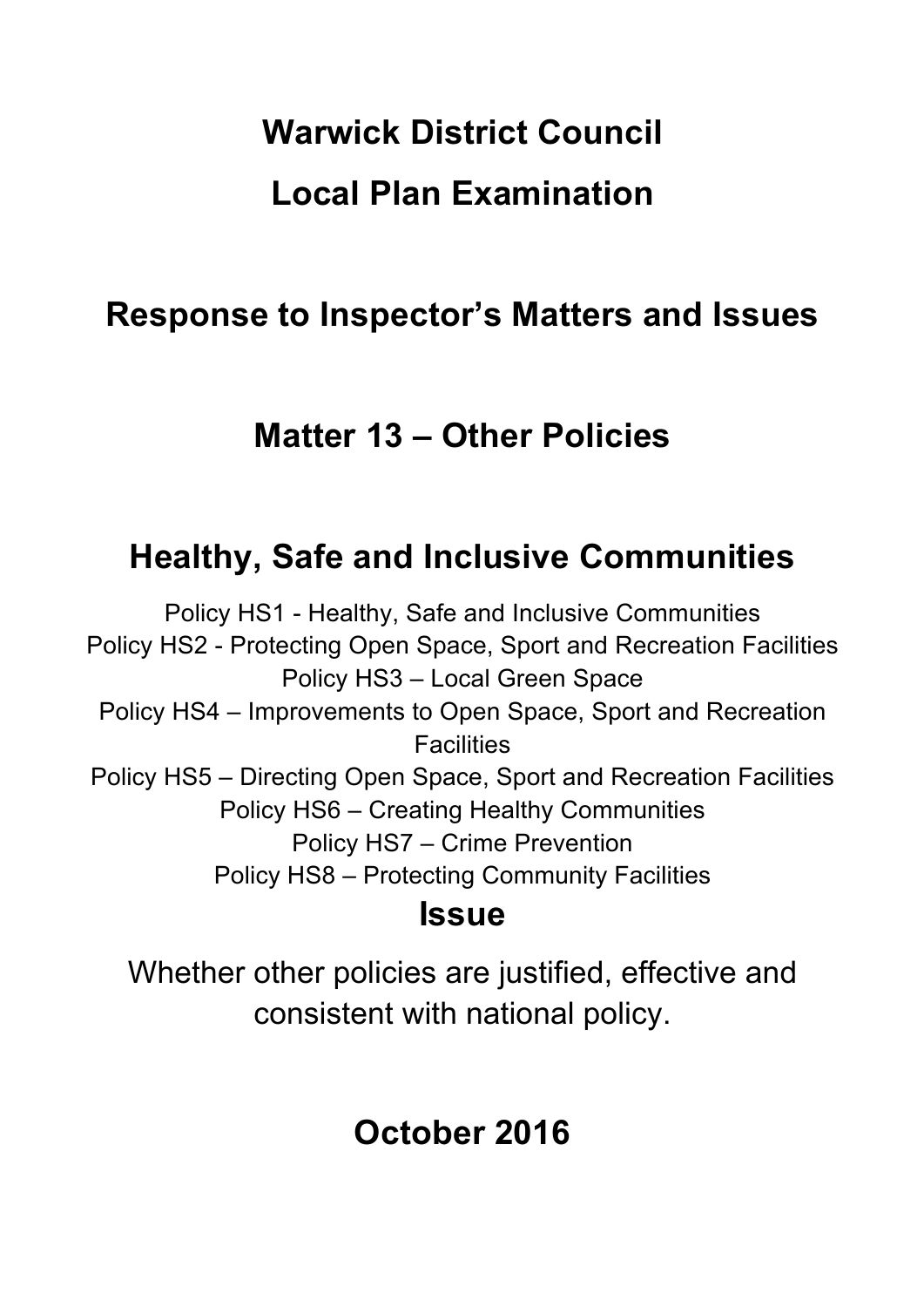# **Policy HS1 Healthy, Safe and Inclusive Communities**

#### **1. What is the basis for the policy? What is it seeking to achieve**

a) The NPPF recognises the role that the planning system can have in facilitating social interaction and creating healthy, safe and inclusive communities. Policy HS1 responds to this aim by setting the framework for the consideration of development proposals to ensure that they assist in achieving this objective.

#### **2. How does the policy relate to the evidence base?**

- a) Policy HS1 is based on a range of evidence that includes the following::
	- i. Warwick District Green Space Strategy 2012 (Doc I02)
	- ii. Warwick District Council Indoor Sports and Leisure Strategy 2014(Doc I03)
	- iii. Playing Pitch and Outdoor Sports Strategy 2014(Doc I05)
	- iv. Warwickshire County Council Public Health Health Impact Assessment of the Local Plan (submitted with representation 12790 Warwickshire County Council - Monica Fogarty)

#### **3. Is the policy sufficiently clear? Will it provide sufficient guidance for decision making?**

a) The policy is considered to be sufficiently clear in that it details a range of considerations that should be addressed in the formulation of development proposals in order to create healthy safe and Inclusive communities. The criteria set out in the policy provide an appropriate framework for decision making in the assessment of development proposals.

#### **4. How will the policy be implemented? Is this clear?**

a) The Policy will be implemented through the consideration of planning proposals in the Development Management process. This is made clear in the opening section of the policy.

#### **5. How does the policy relate to national policy? How is it consistent? Are there any inconsistencies?**

- a) The policy relates to the NPPF and the core planning principles (paragraph17) that refer to the need '*to take account of and support local strategies to improve health, social and cultural wellbeing for all, and deliver sufficient community and cultural facilities and services to meet local needs*'.
- b) Section 8 of the NPPF (Promoting healthy communities) is also relevant. The aims and requirements of the policy are considered consistent with this facet of National Policy.

#### **6. In overall terms is the policy justified, effective and consistent with national policy?**

- a) The policy is considered justified as it addresses the requirements of national policy and it is consistent with it.
- b) The policy has been subject to proposed modifications to the publication draft (See LP21). These have been proposed to provide clarity in response to representations and to ensure clear ties with Policy NE5. The proposed modifications are as follows: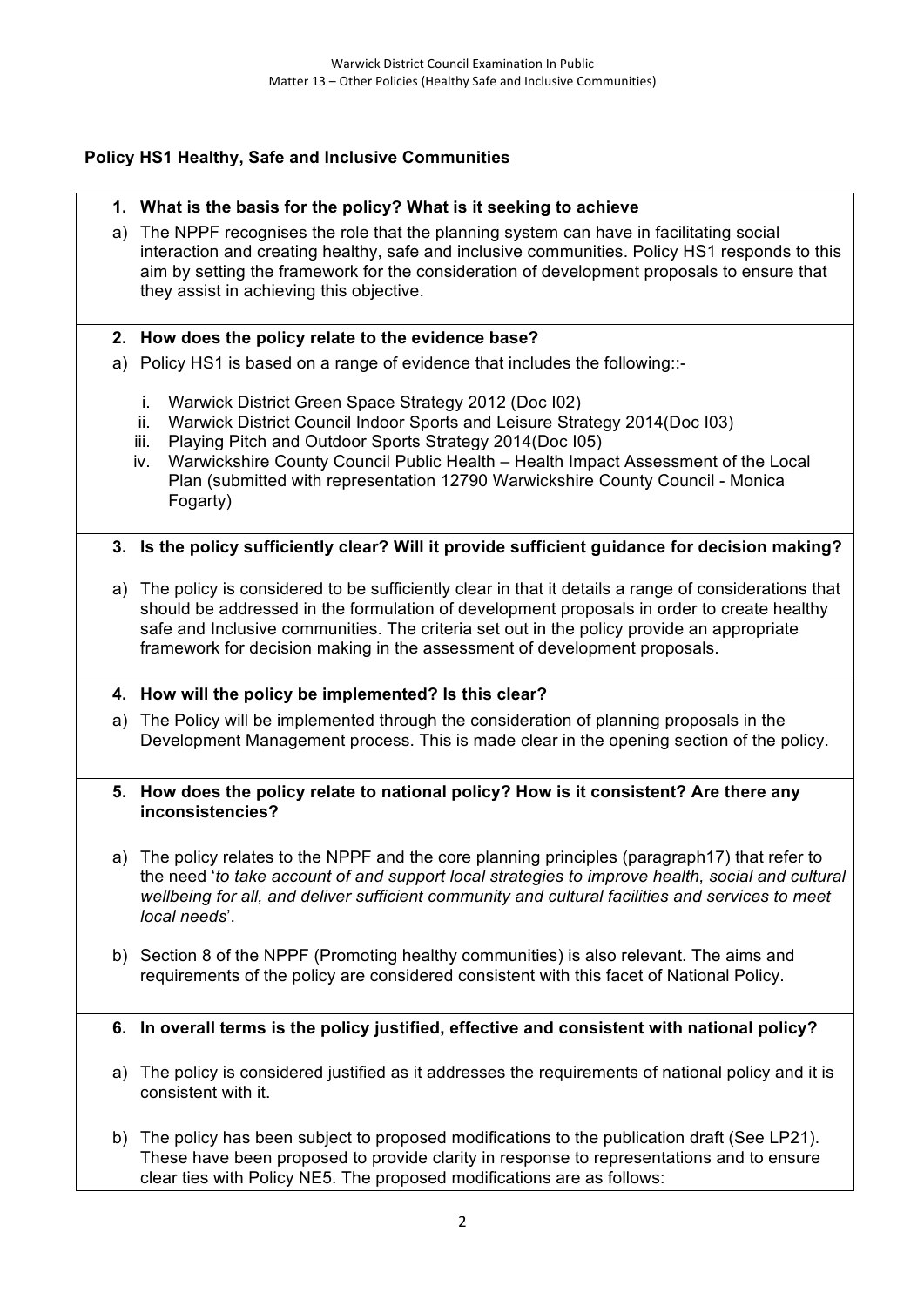i. Revision of the first sentence of HS1, and criteria a) and b) as follows:

"*The potential for creating healthy, safe and inclusive communities will be a guiding principle when considering all development proposals. Support will be given to proposals which:* 

*a) are accessible for older people and those with disabilities; b) maximise opportunities to reduce fuel poverty ."*

ii. The addition of clause k) to HS1 to read:

*"Protect natural resources (as set out in Policy NE5) and which ensure the impacts on the quality of natural resources does not give rise to undue impacts on human health.*

iii. A new paragraph after 5.68 was also proposed to read

"*In designing and laying out development to minimise the potential for crime and antisocial behaviour and improve community safety, the Council is keen to ensure that a successful evening/night-time economy can operate in the district. The Retail & Town Centre policies in this Plan (TC1 to TC13 in particular) set out where evening/night-time economy activities can locate. The Council will continue to engage with the Police, Town and Parish Councils and other relevant bodies to ensure that appropriate safeguards are put in place to both support the evening/night-time economy and at the same time protect the amenity and safety of local residents and the wider public. Furthermore, the Council will also take action in appropriate cases within its powers to address negative issues arising as a consequence of the evening/night time economy. This will include breaches of planning and licensing consents."*

# **Policy HS2 Protecting Open Space, Sport and Recreation Facilities**

- **1. What is the basis for the policy? What is it seeking to achieve?**
- a) Ensuring access to good quality open spaces and opportunities for sport and recreation facilities is important in building sustainable and healthy communities. Policy HS2 will protect open space; sporting and recreational facilities from development or changes of use unless the specific criteria set out in this policy can be satisfied. The policy will protect the itemised areas and facilities to ensure that communities have good access to opportunities for sport and recreation.
- b) The Policy reflects the importance of open spaces and opportunities for sport and recreation and will ensure that any proposals involving their potential loss will be given due consideration.

#### **2. How does the policy relate to the evidence base?**

a) The following studies underpin the development of policy HS2.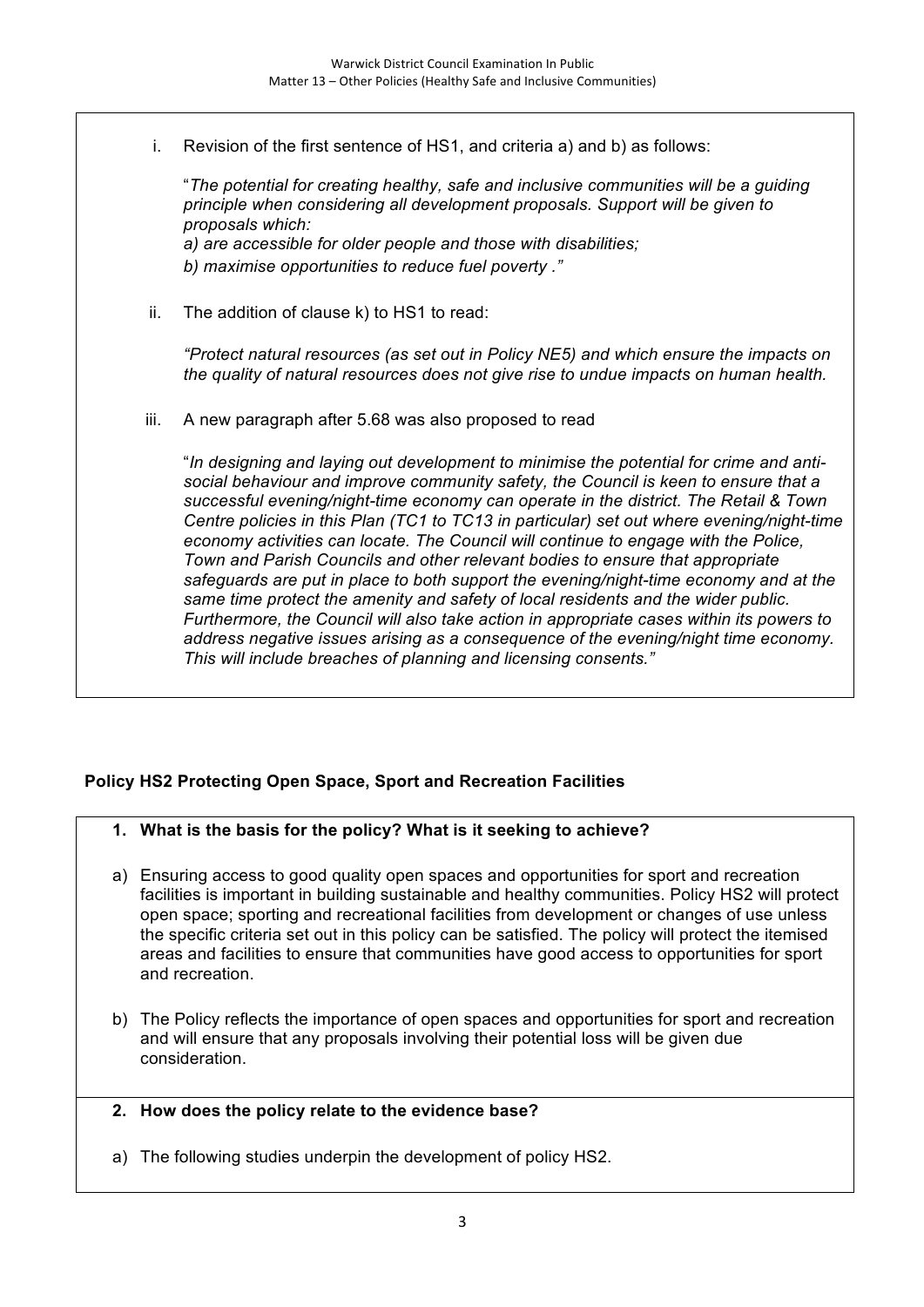- i. The Parks and Open Spaces Audit (2008) (Doc I01)
- ii. The Councils Green Space Strategy for Warwick District (2012) (Doc I02)
- iii. Indoor Sports and Leisure Strategy(2014) (I03)
- iv. Indoor Sports and Leisure Strategy Needs and Evidence report(2014) (Doc I04)

#### **3. Is the policy sufficiently clear? Will it provide sufficient guidance for decision making?**

- a) The Policy is considered clear in that it sets out the requirements that have to be addressed before development on or the change of use of the prescribed assets can be undertaken. Replacement provision is required unless there is a robust assessment that can demonstrate a lack of need for a particular space or facility for sport or recreation.
- **4. How will the policy be implemented? Is this clear?**
- a) The policy will be implemented through the development management process. Planning applications will be required to submit evidence to demonstrate how they are compliant with the criteria set out in the policy.
- **5. How does the policy relate to national policy? How is it consistent? Are there any inconsistencies?**
- a) Ensuring access to high quality open spaces and opportunities for sport and recreation are an important component in contributing to the health and well-being of communities (para 73 of the NPPF).
- b) Paragraph 74 of the NPPF specifies that open space, sports and recreational buildings and land should not be built on unless particular requirements can be satisfied. These requirements are echoed in policy HS2.
- **6. In overall terms is the policy justified, effective and consistent with national policy?**
- a) The policy and its intentions are justified and will set an effective framework for the consideration of relevant development proposals. As set out above (Q5) the policy is entirely consistent with national policy
- b) The policy was subject to the following proposed modifications prior to submission (LP21) in order to clarify it and to respond to Sport England's representation:-

Criterion a) of policy HS2 was replaced as follows

*a) "an alternative can be provided which is at least equivalent or better provision in terms of size, quality, accessibility, usefulness and attractiveness, and a management plan is submitted to ensure the future viability of the provision."*

#### **Policy HS3 Local Green Space**

#### **1. What is the basis for the policy? What is it seeking to achieve?**

a) The policy emphasises the importance of green spaces to local communities and states the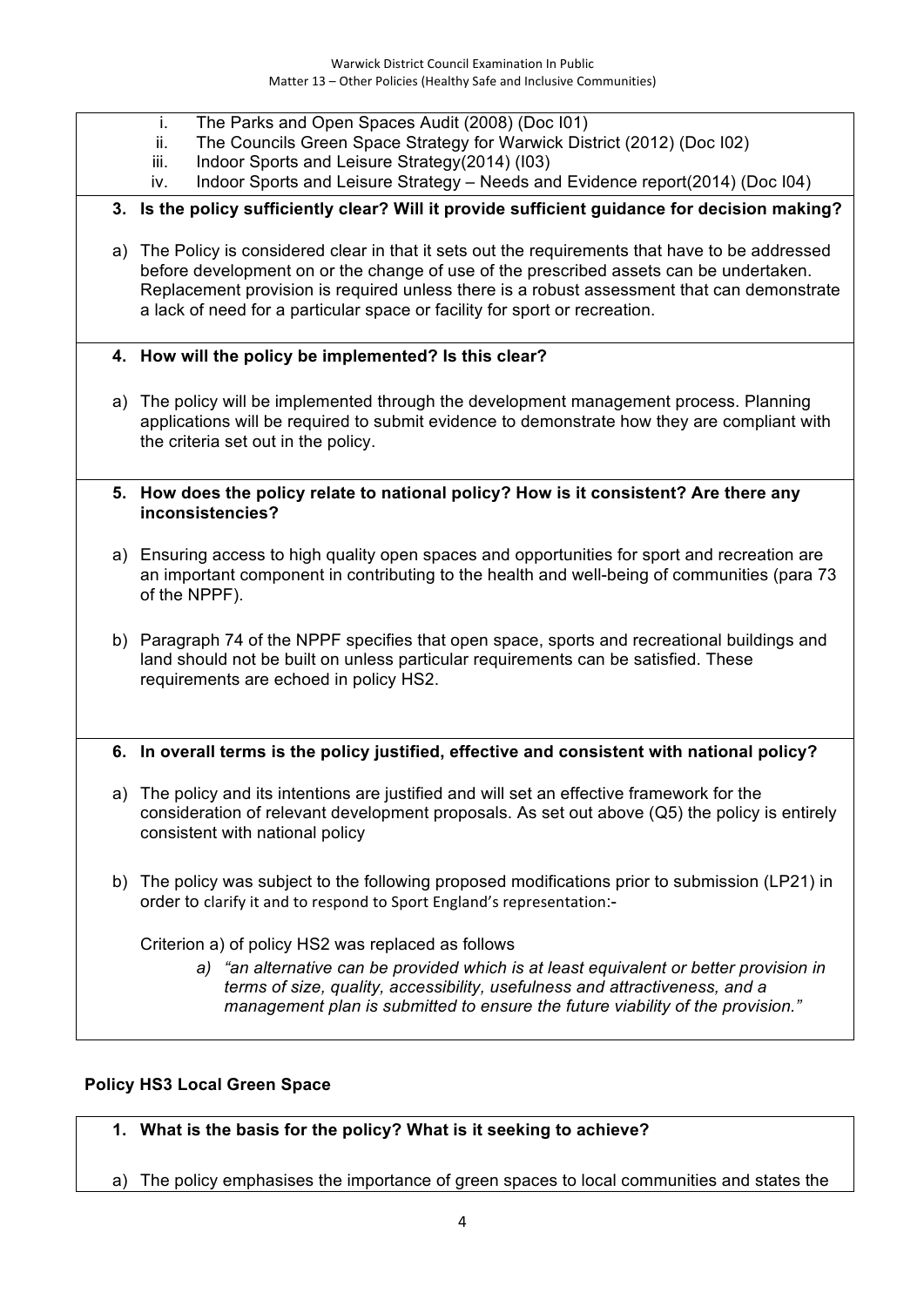Council's intent to support appropriate proposals for the designation of Local Green Spaces through the Neighbourhood Planning process.

- b) When Local Green Spaces are identified and ratified through the adoption of a Neighbourhood Plan process they are afforded a very high level of protection (similar to that afforded to green belt land).
- **2. How does the policy relate to the evidence base?** The Parks and Open Spaces Audit (2008) (Doc I01) The Councils Green Space Strategy for Warwick District (2012) (Doc I02)
- **3. Is the policy sufficiently clear? Will it provide sufficient guidance for decision making?**
- a) The policy is clear in that the Council will support the identification and designation of areas of local green space significance.
- **4. How will the policy be implemented? Is this clear?**
- a) The policy will provide certainty to local communities that the Council will be supportive of their endeavours to identify and protect these valuable assets through the Neighbourhood Planning process.
- **5. How does the policy relate to national policy? How is it consistent? Are there any inconsistencies?**
- a) Policy HS3 is consistent with paragraphs 76, 77 and 78 of the NPPF.

# **6. In overall terms is the policy justified, effective and consistent with national policy?**

a) The importance of empowering local communities to have the ability to identify and protect open spaces of particular value in their own localities justifies the policy. The policy is therefore considered to be consistent with national policy.

# **Policy HS4 – Improvements to Open Space, Sport and Recreation Facilities**

# **1. What is the basis for the policy? What is it seeking to achieve?**

- a) New developments and expanding populations will place pressure on existing open space, sport and recreational facilities. The policy will ensure that developments make appropriate contributions towards the provision of open space, sport and recreation facilities in the form of new provision or enhancements to existing assets.
- b) This requirement will assist the delivery of good development and ensure that communities have access to an appropriate network of open space, sport and recreational assets in order to benefit them in terms of their health and well-being.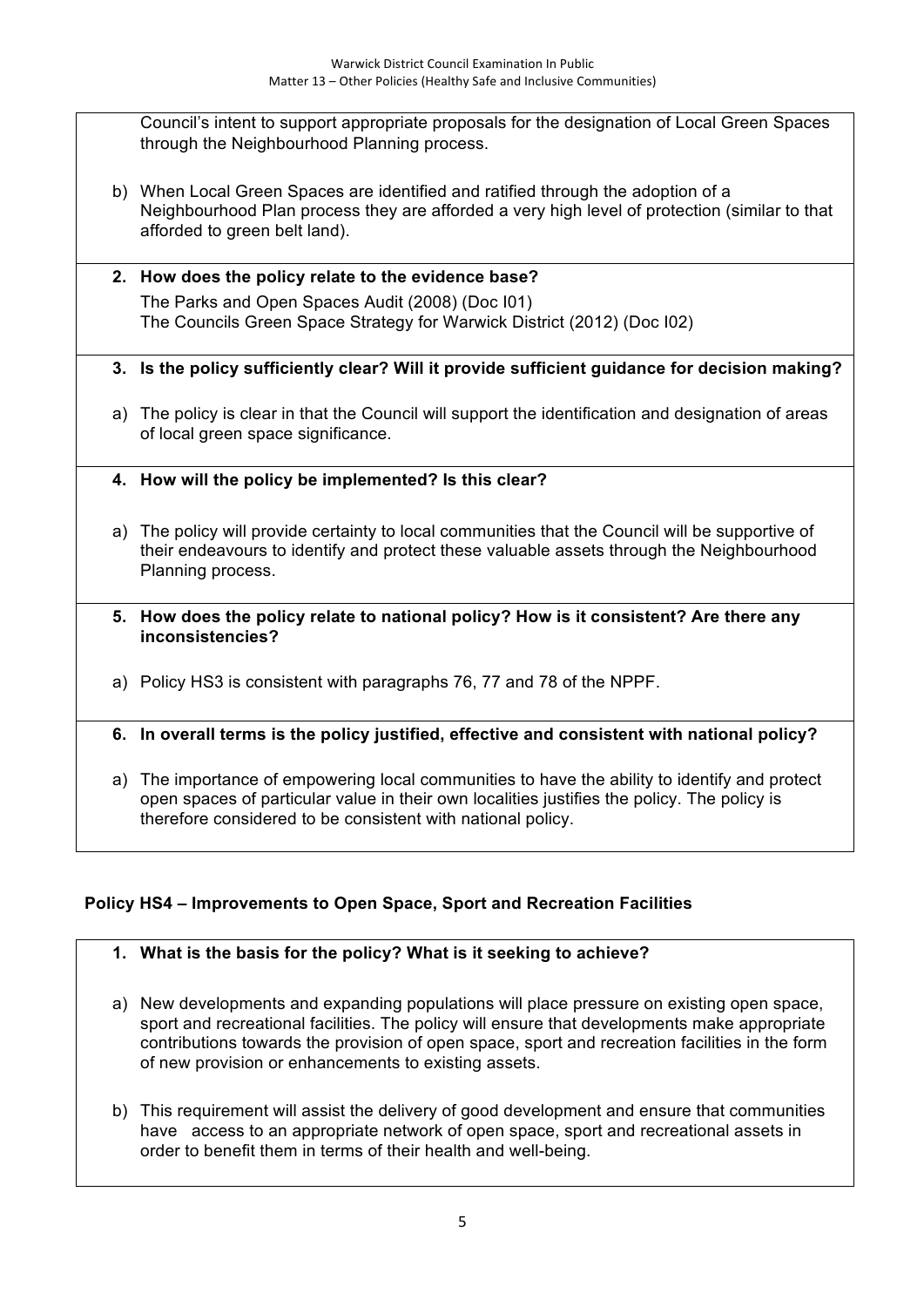#### **2. How does the policy relate to the evidence base?**

a) The policy is closely aligned with the Green Space Strategy for Warwick District (2012) (Doc I02) and the Parks and Open Space Audit (2008) (Doc I01) that identify deficiencies in the quality and quantity of open spaces and how these deficiencies may be rectified.

#### **3. Is the policy sufficiently clear? Will it provide sufficient guidance for decision making?**

a) The policy informs developers of the requirement to formulate proposals that either incorporate the physical provision of open space, sports and recreational facilities, or where appropriate, provide finance to assist the improvement of existing facilities.

#### **4. How will the policy be implemented? Is this clear?**

- a) The policy will be implemented through the development management process and an assessment of development proposals to establish the type and format of contributions required.
- **5. How does the policy relate to national policy? How is it consistent? Are there any inconsistencies?**
- a) The policy is consistent with paragraph 73 of the NPPF.

#### **6. In overall terms is the policy justified, effective and consistent with national policy?**

- a) The policy is aligned with the requirements of the NPPF and is considered to be an effective vehicle to ensure the delivery of good development outcomes.
- b) The policy has been subject to proposed modifications made to the publication draft (see LP21). This was deemed necessary to clarify the policy as a consequence of a representation made by Sport England as follows;-

Criterion c) of Policy HS4 was revised as follows: *c) outdoor and/or indoor sport accessible within a 20 minute travel time by walking, cycling and/or public transport.* 

#### **Policy HS5 – Directing Open Space, Sport and Recreation Facilities**

#### **1. What is the basis for the policy? What is it seeking to achieve?**

a) The policy supports development proposals for open space, sport and recreation. It seeks to ensure that wherever possible such proposals address any identified shortfall in provision and that they are located at the most accessible locations.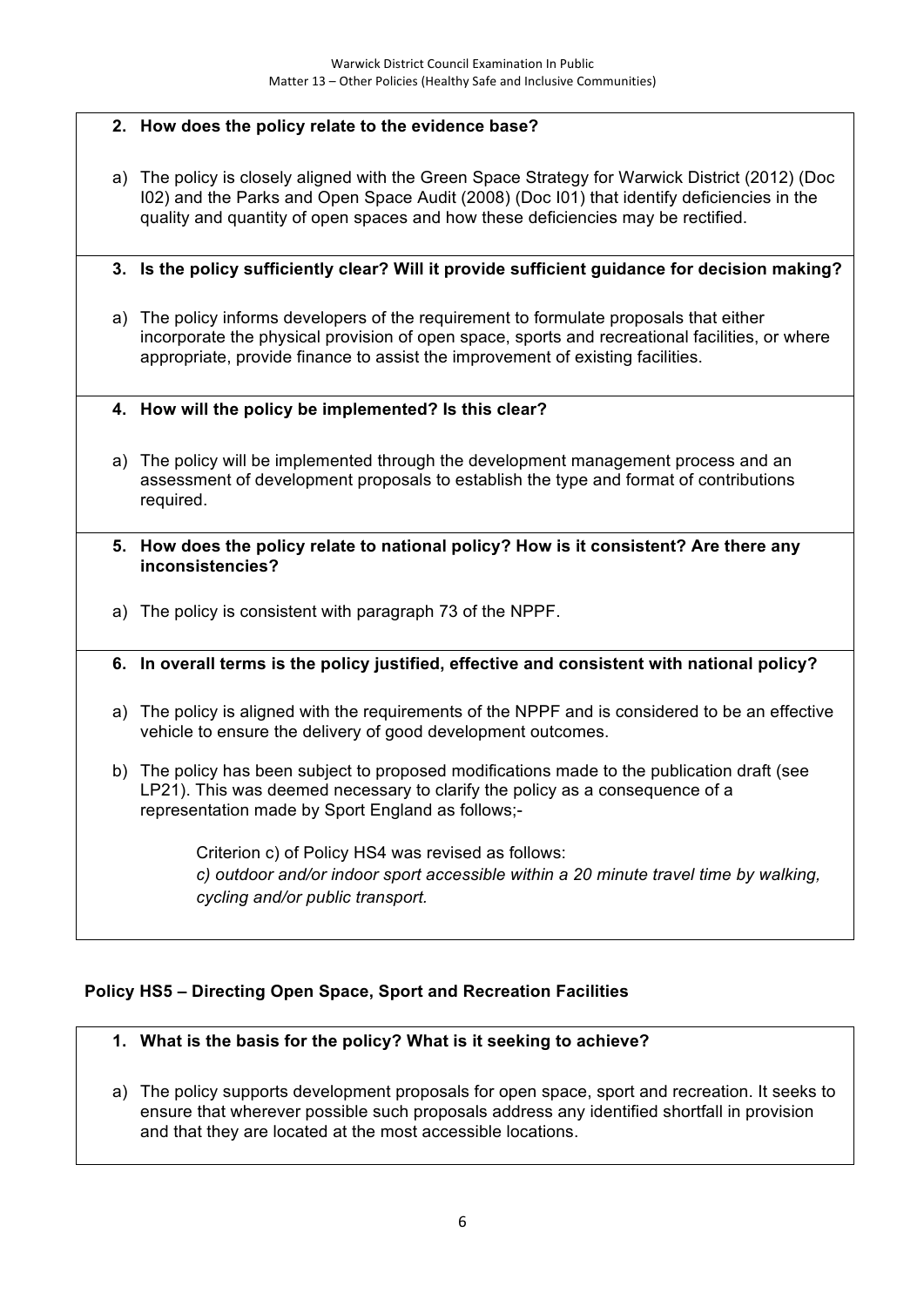#### **2. How does the policy relate to the evidence base?**

- a) The policy relates to the following evidence base:
	- i. Indoor Sports and Leisure Strategy (2014) (I03)
	- ii. The Playing Pitch and Outdoor Sport Strategy (2014) (I05)
	- iii. The Parks and Open Spaces Audit (2008) (I01)
	- iv. The Green Space Strategy for Warwick District (2012-2026) (I02)

#### **3. Is the policy sufficiently clear? Will it provide sufficient guidance for decision making?**

a) The policy is considered sufficiently clear as it sets out the locational requirements that development proposals will have to give consideration to and demonstrate compliance with.

#### **4. How will the policy be implemented? Is this clear?**

a) The policy requirements will be given consideration in the development management process and the determination of development proposals.

#### **5. How does the policy relate to national policy? How is it consistent? Are there any inconsistencies?**

a) Paragraph 73 of the NPPF recognises the importance of access to high quality open spaces and opportunities for sport and recreation and that this can make an important contribution to the health and well-being of communities. This policy that seeks to address shortfalls in provision and locate facilities at highly accessible locations is therefore in alignment with the national policy.

#### **6. In overall terms is the policy justified, effective and consistent with national policy?**

- a) In aiming to deliver the prescribed facilities at sustainable locations the policy is justified and consistent with national policy.
- b) The policy has been subject to proposed modifications made to the publication draft (See LP21). The modification is set out below and was deemed necessary to enable the development of local community facilities outside the urban area in response to a representation made by Sport England.

Replace criterion b of policy HS5 with the following:

*"b). for sport and recreation facilities, accord with the town centres first principle outlined in national planning policy and elsewhere in this Plan, unless:* 

*i. the proposal is accessible to the community it proposes to serve by means other than the private car; or* 

*ii. there is a need to enhance an existing facility or provide a new facility that has specific locational requirements, outside of the urban area."*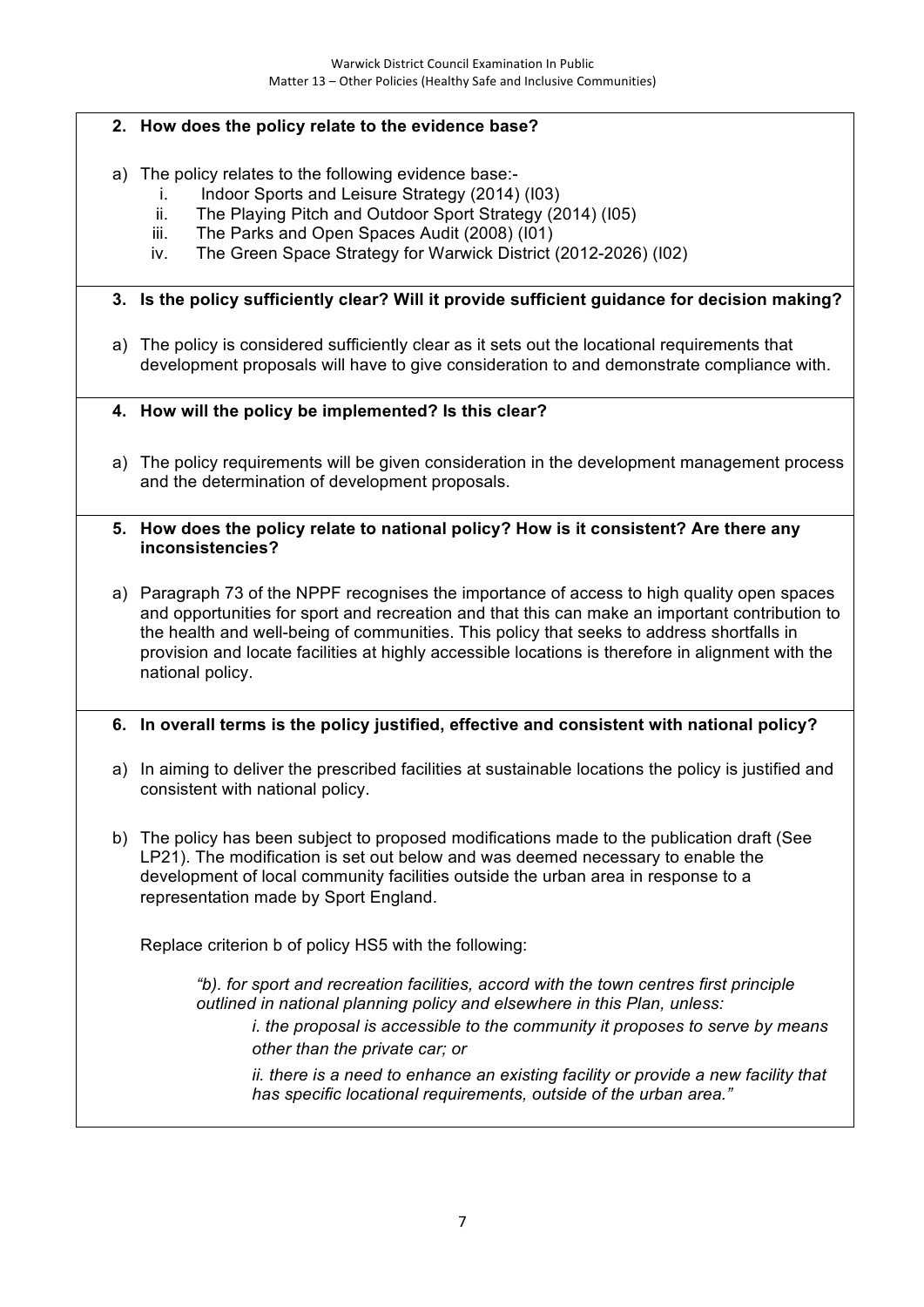# **Policy HS6 – Creating Healthy Communities**

# **1. What is the basis for the policy? What is it seeking to achieve?**

- a) The policy is based on the ambition to provide high quality, well designed new development and with it an appropriate range of services and infrastructure necessary to enable the creation of healthy communities.
- b) The policy sets out a series of important requirements that development proposals should seek to achieve in order to deliver health benefits to the community.

#### **2. How does the policy relate to the evidence base?**

a) The policy has referred to Health Impact Assessment of the Local Plan undertaken by Public Health Warwickshire (this document was submitted as a representation to the Local Plan by Warwickshire County Council – (Monica Fogarty) (12790)

#### **3. Is the policy sufficiently clear? Will it provide sufficient guidance for decision making?**

a) The policy criterion stipulate what elements are required to be considered and addressed in development proposals in order to deliver health benefits. Fundamentally, proposals will have to be well located to existing, or provide new green and social infrastructure in order to meet the requirements of this policy.

#### **4. How will the policy be implemented? Is this clear?**

a) The policy will be implemented through the development management process. Planning applications will be assessed against the criteria to ensure that the requirements itemised have been considered appropriately in the design process.

#### **5. How does the policy relate to national policy? How is it consistent? Are there any inconsistencies?**

- a) The policy relates to the NPPF and the core planning principles (paragraph17) that refer to the need '*to take account of and support local strategies to improve health, social and cultural wellbeing for all, and deliver sufficient community and cultural facilities and services to meet local needs*'.
- b) Section 8 of the NPPF (promoting healthy communities) is also relevant. The aims and requirements of the policy are considered consistent with this facet of National Policy.

#### **6. In overall terms is the policy justified, effective and consistent with national policy?**

- a) The policy is considered justified as it addresses the requirements of national policy and it is consistent with it.
- b) The policy has been subject to proposed modifications made to the publication draft (see LP21) and sets out the following proposed modifications:-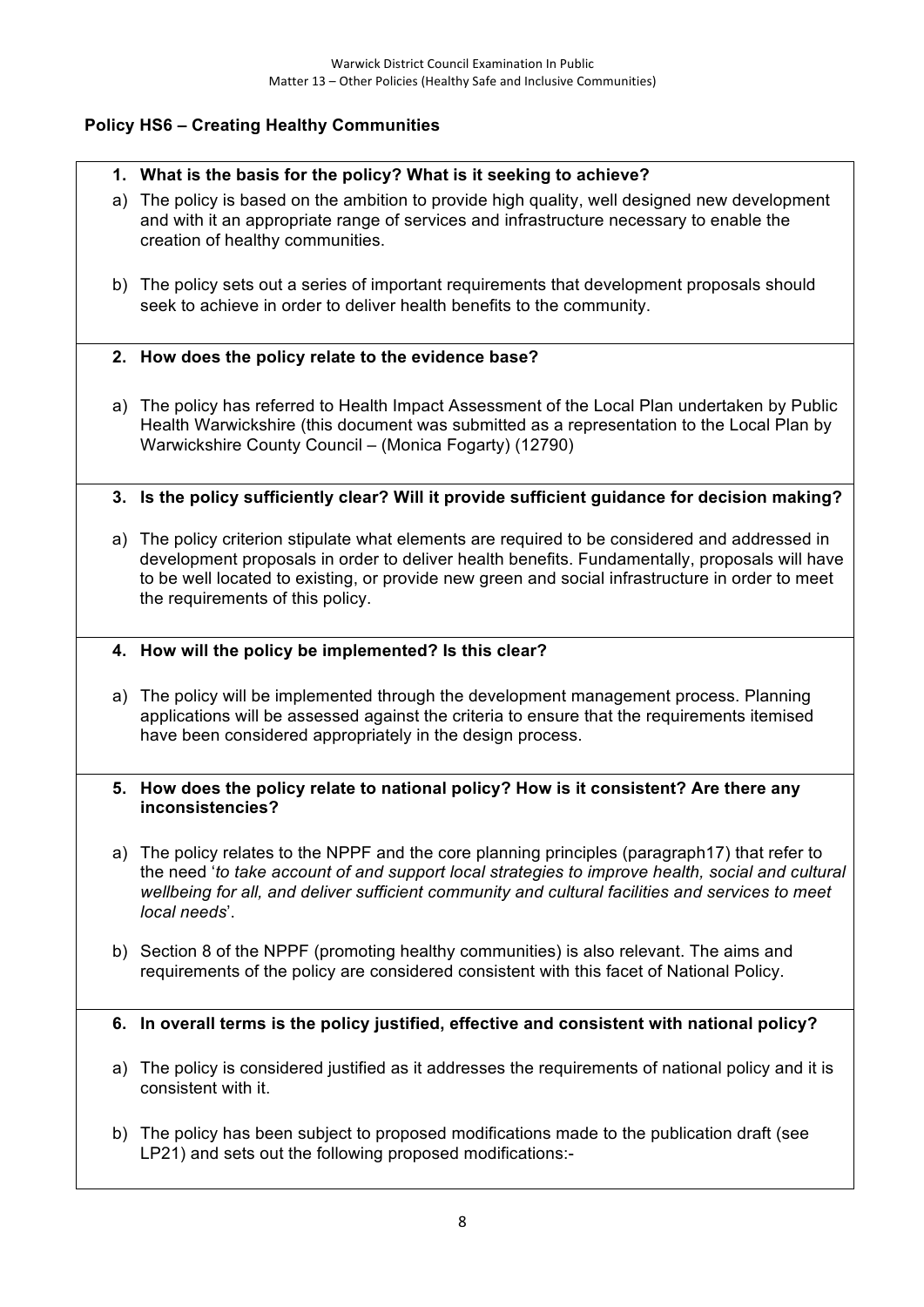The following sentence was added to the end of Policy HS6:

*"Guidance on meeting this policy will be expanded upon through the preparation of a Health Impact Supplementary Planning Document".*

c) This was deemed necessary to clarify a commitment to undertake an SPD on health impacts and to respond to a representation from Warwickshire County Council (Monica Fogarty 12790)

# **Policy HS7 – Crime Prevention**.

- **1. What is the basis for the policy? What is it seeking to achieve?**
- a) Providing developments and communities where people feel safe from crime and disorder and the fear of crime is an important aspect that can be influenced and assisted by the application of specific design principles.
- b) The policy sets out a range of criteria that development proposals should address in order to minimise the potential for crime and anti-social behaviour and improve community safety. The policy also stipulates a requirement to provide for new or expanded emergency services.

#### **2. How does the policy relate to the evidence base?**

a) The policy does not refer directly to the evidence base. It does take accord of representations made to the Local plan and in particular submission made on behalf of Warwickshire Police (see rep 66648). These representations set out the case for including a olicy on crime prevention and the need to design out crime.

#### **3. Is the policy sufficiently clear? Will it provide sufficient guidance for decision making?**

a) The policy defines an appropriate range of design criteria that will require consideration in the design of development in order to minimise instances of crime and anti- social behaviour.

#### **4. How will the policy be implemented? Is this clear?**

- a) The policy will expect development proposals to be formulated with reference to the design specific criteria as set out. Importantly it also sets out the requirement to enable financial contributions to be sought for emergency service infrastructure
- **5. How does the policy relate to national policy? How is it consistent? Are there any inconsistencies?**
- a) The NPPF (paragraph 58) requires Local Plans to aim to ensure that developments 'create safe and accessible environments where crime and disorder, and the fear of crime, do not undermine quality of life or community cohesion'. Policy HS7 is in alignment with this objective.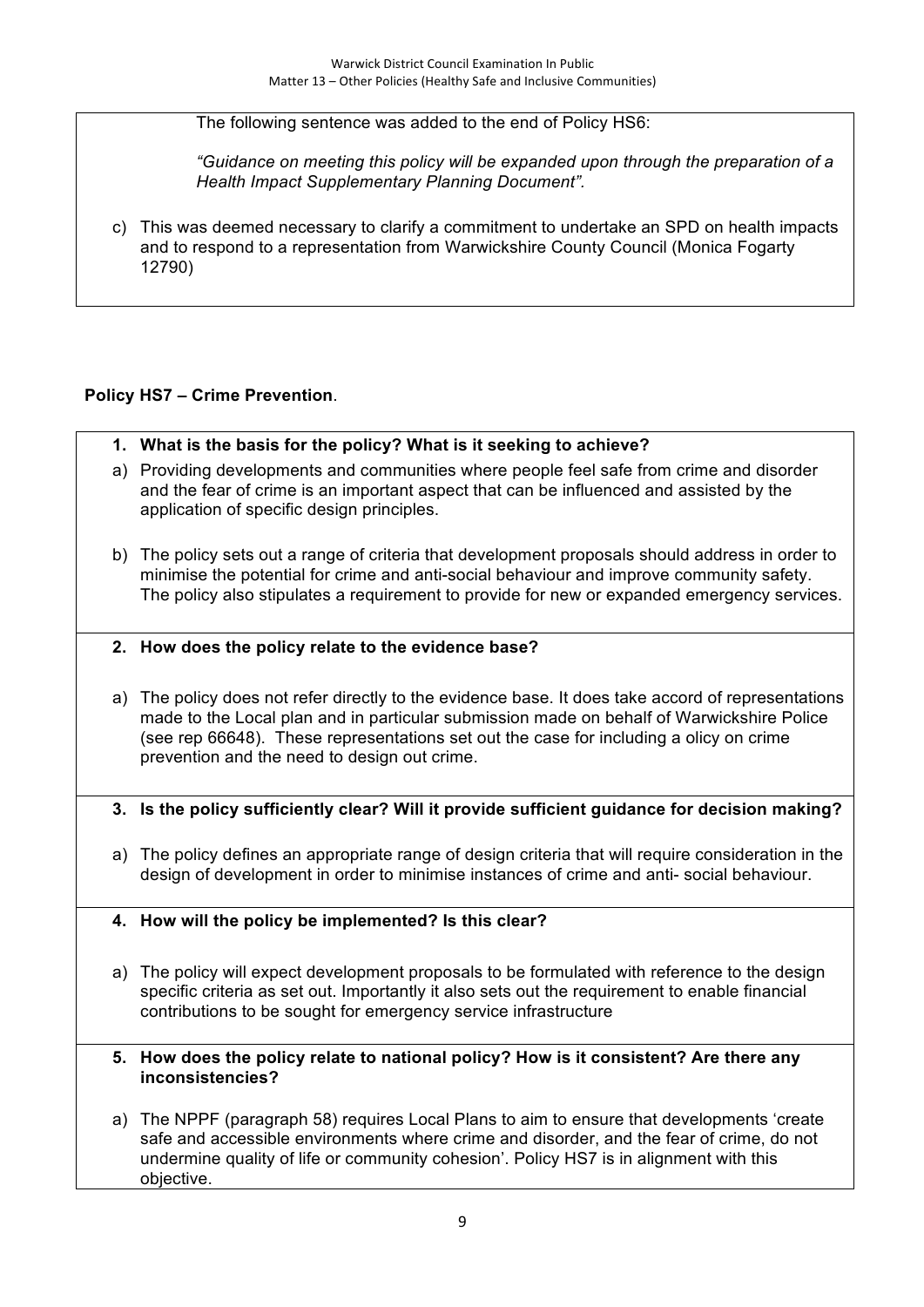#### **6. In overall terms is the policy justified, effective and consistent with national policy?**

- a) The policy is considered justified in helping to create safe communities and is consistent with the NPPF (paragraph 58 see above).
- b) The policy has been subject to proposed modifications made to the Publication Draft (see LP21). These modifications are proposed to address representations made by Warwickshire and West Mercia Police (rep no. 66648). The modifications propose to amend policy as follows:

*"Developments will be encouraged to minimise the potential for crime and anti-social behaviour and improve community safety. Development proposals will be expected to demonstrate they:*

*a) have adopted Secured by Design standards and principles such as by:*

- *orientating and designing buildings to enable natural surveillance of public spaces and parking areas;*
- *defining private, public and communal spaces;*
- *creating a sense of ownership of the local environment; and*
- *making provision for appropriate measures such as lighting, landscaping and fencing, as an integral part of the development.*

*b) have provided new or expanded emergency services infrastructure where this is required."*

# **Policy HS8 – Protecting Community Facilities**

# **7. What is the basis for the policy? What is it seeking to achieve?**

- a) It is important that localities have good access to a range of community facilities, particularly those that they need to use on a day to day basis. The intention of this policy is to protect the loss of such facilities from development unless compliance with stringent criteria can be proven.
- **8. How does the policy relate to the evidence base?**
- a) There is no specific relation to the evidence base, however the policy seeks to guard against the unnecessary loss of valued facilities and services particularly where this would reduce the community's ability to meet its day-to-day needs.
- **9. Is the policy sufficiently clear? Will it provide sufficient guidance for decision making?**
- a) The policy is considered to be suitably clear, as a range of tests are required to be met before any approval of proposals to redevelop or change the use of community facilities is permitted.